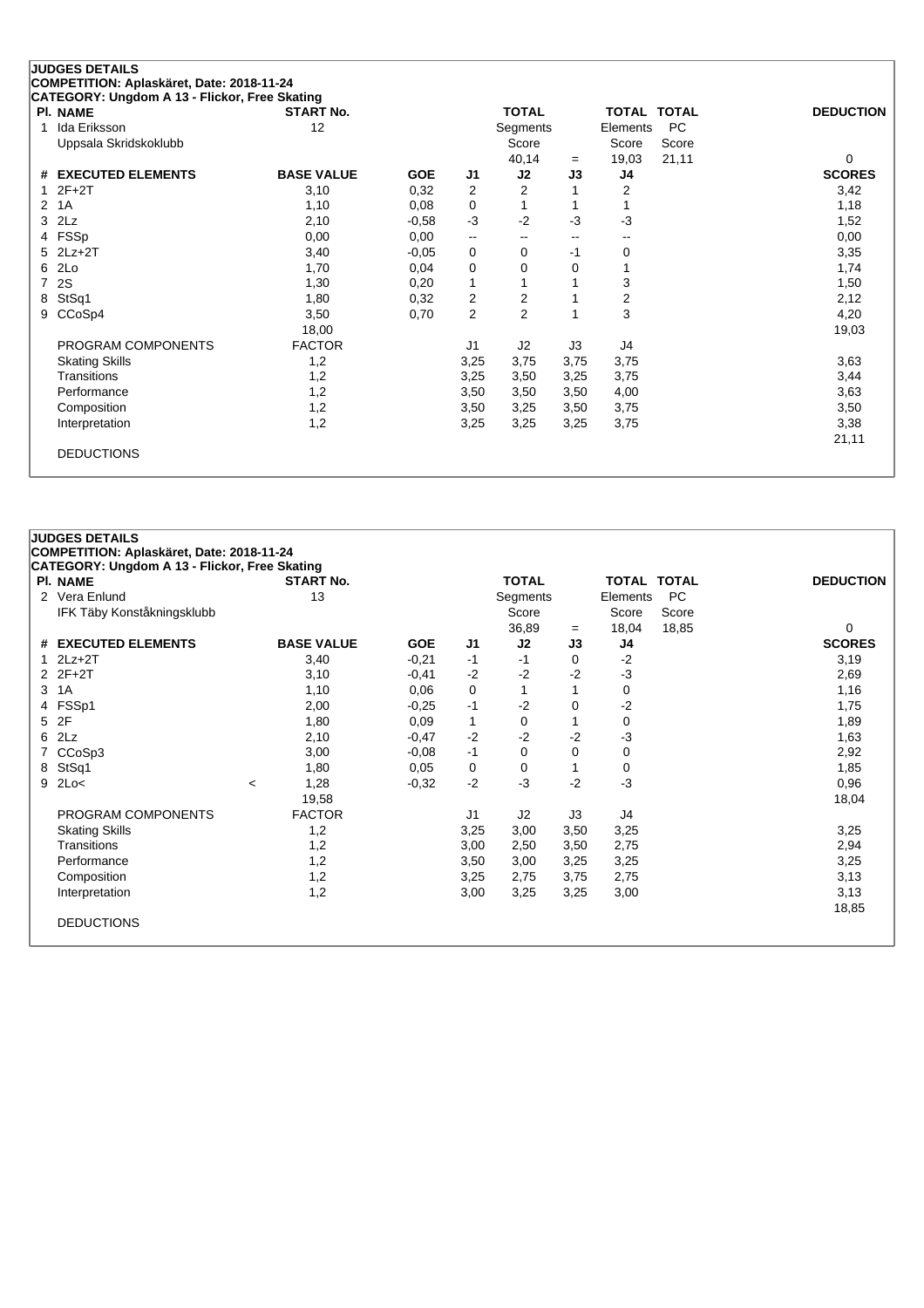|   | CATEGORY: Ungdom A 13 - Flickor, Free Skating |         |                   |            |                |              |      |          |             |                  |
|---|-----------------------------------------------|---------|-------------------|------------|----------------|--------------|------|----------|-------------|------------------|
|   | <b>PI. NAME</b>                               |         | <b>START No.</b>  |            |                | <b>TOTAL</b> |      |          | TOTAL TOTAL | <b>DEDUCTION</b> |
|   | 3 Megan Mattisson                             |         | 11                |            |                | Segments     |      | Elements | <b>PC</b>   |                  |
|   | Tyresö Konståkningsklubb                      |         |                   |            |                | Score        |      | Score    | Score       |                  |
|   |                                               |         |                   |            |                | 34,38        | $=$  | 15,32    | 19,06       | 0                |
|   | # EXECUTED ELEMENTS                           |         | <b>BASE VALUE</b> | <b>GOE</b> | J1             | J2           | J3   | J4       |             | <b>SCORES</b>    |
|   | 12S                                           |         | 1,30              | $-0,23$    | $-1$           | $-2$         | $-2$ | $-2$     |             | 1,07             |
|   | 2 2F                                          |         | 1,80              | $-0.05$    | 0              | 0            | $-1$ | 0        |             | 1,75             |
|   | $3$ 2Lo+2Lo<                                  | $\,<\,$ | 2,98              | $-0,38$    | $-2$           | $-3$         | $-2$ | $-2$     |             | 2,60             |
|   | 4 CCoSp3                                      |         | 3,00              | 0,23       | 0              |              |      |          |             | 3,23             |
|   | $5$ 2S+2T<<                                   | <<      | 1,70              | $-0,42$    | -3             | -4           | $-3$ | $-3$     |             | 1,28             |
|   | $6$ $2$ $L$ z $<$                             | <<      | 0,60              | $-0,30$    | $-5$           | $-5$         | $-5$ | -5       |             | 0,30             |
|   | 7 StSq1                                       |         | 1,80              | 0,23       | $\overline{2}$ |              |      |          |             | 2,03             |
| 8 | 1A                                            |         | 1,10              | 0,06       | 1              |              | 0    | 0        |             | 1,16             |
|   | 9 FSSp1                                       |         | 2,00              | $-0,10$    | 0              | $-1$         | $-1$ | $\Omega$ |             | 1,90             |
|   |                                               |         | 16,28             |            |                |              |      |          |             | 15,32            |
|   | PROGRAM COMPONENTS                            |         | <b>FACTOR</b>     |            | J1             | J2           | J3   | J4       |             |                  |
|   | <b>Skating Skills</b>                         |         | 1,2               |            | 3,25           | 3,25         | 3,25 | 3,25     |             | 3,25             |
|   | Transitions                                   |         | 1,2               |            | 3,50           | 3,00         | 2,75 | 3,00     |             | 3,06             |
|   | Performance                                   |         | 1,2               |            | 3,50           | 3,00         | 3,00 | 3,25     |             | 3,19             |
|   | Composition                                   |         | 1,2               |            | 3,50           | 2,75         | 3,25 | 3,25     |             | 3,19             |
|   | Interpretation                                |         | 1,2               |            | 3,25           | 3,25         | 2,75 | 3,50     |             | 3,19             |
|   |                                               |         |                   |            |                |              |      |          |             | 19,06            |
|   | <b>DEDUCTIONS</b>                             |         |                   |            |                |              |      |          |             |                  |
|   |                                               |         |                   |            |                |              |      |          |             |                  |

| <b>JUDGES DETAILS</b>                         |                   |            |              |              |          |                    |           |                  |
|-----------------------------------------------|-------------------|------------|--------------|--------------|----------|--------------------|-----------|------------------|
| COMPETITION: Aplaskäret, Date: 2018-11-24     |                   |            |              |              |          |                    |           |                  |
| CATEGORY: Ungdom A 13 - Flickor, Free Skating |                   |            |              |              |          |                    |           |                  |
| <b>PI. NAME</b>                               | <b>START No.</b>  |            |              | <b>TOTAL</b> |          | <b>TOTAL TOTAL</b> |           | <b>DEDUCTION</b> |
| 4 Ester Engelson                              |                   |            |              | Segments     |          | Elements           | <b>PC</b> |                  |
| Linköpings Konståkningsförening               |                   |            |              | Score        |          | Score              | Score     |                  |
|                                               |                   |            |              | 33,95        | $=$      | 18,00              | 16,45     | 0,5              |
| # EXECUTED ELEMENTS                           | <b>BASE VALUE</b> | <b>GOE</b> | J1           | J2           | J3       | J4                 |           | <b>SCORES</b>    |
| 12F                                           | 1,80              | $-0.90$    | $-5$         | $-5$         | $-5$     | $-5$               |           | 0,90             |
| 2 2S+2T                                       | 2,60              | $-0,13$    | $-1$         | 0            | $-1$     | $-2$               |           | 2,47             |
| 3 CCoSp3                                      | 3,00              | 0,08       | 0            | 0            | 0        |                    |           | 3,08             |
| 4 StSq2                                       | 2,60              | 0,00       | 1            | 0            | 0        | -1                 |           | 2,60             |
| $5$ $2S+2T$                                   | 2,60              | $-0,13$    | 0            | -1           | $-1$     | $-2$               |           | 2,47             |
| 6 2Lo                                         | 1,70              | 0,04       | 0            | 0            | $\Omega$ |                    |           | 1,74             |
| 7 2Lo                                         | 1,70              | 0,04       | 0            | 1            | $\Omega$ | $\Omega$           |           | 1,74             |
| 8 FSSp2                                       | 2,30              | $-0,46$    | $-2$         | $-2$         | $-1$     | $-3$               |           | 1,84             |
| 9 1A                                          | 1,10              | 0,06       | $\mathbf{1}$ | 1            | $\Omega$ | $\Omega$           |           | 1,16             |
|                                               | 19,40             |            |              |              |          |                    |           | 18,00            |
| PROGRAM COMPONENTS                            | <b>FACTOR</b>     |            | J1           | J2           | J3       | J4                 |           |                  |
| <b>Skating Skills</b>                         | 1,2               |            | 3,00         | 3,00         | 2,75     | 2,50               |           | 2,81             |
| Transitions                                   | 1,2               |            | 3,00         | 2,75         | 2,50     | 2,25               |           | 2,63             |
| Performance                                   | 1,2               |            | 3,25         | 3,00         | 2,75     | 2,50               |           | 2,88             |
| Composition                                   | 1,2               |            | 3,25         | 2,50         | 3,00     | 2,00               |           | 2,69             |
| Interpretation                                | 1,2               |            | 3,00         | 2,75         | 2,50     | 2,50               |           | 2,69             |
|                                               |                   |            |              |              |          |                    |           | 16,45            |
| <b>DEDUCTIONS</b>                             |                   |            |              |              |          |                    |           |                  |
| Fall: 1                                       |                   |            |              |              |          |                    |           |                  |
|                                               |                   |            |              |              |          |                    |           |                  |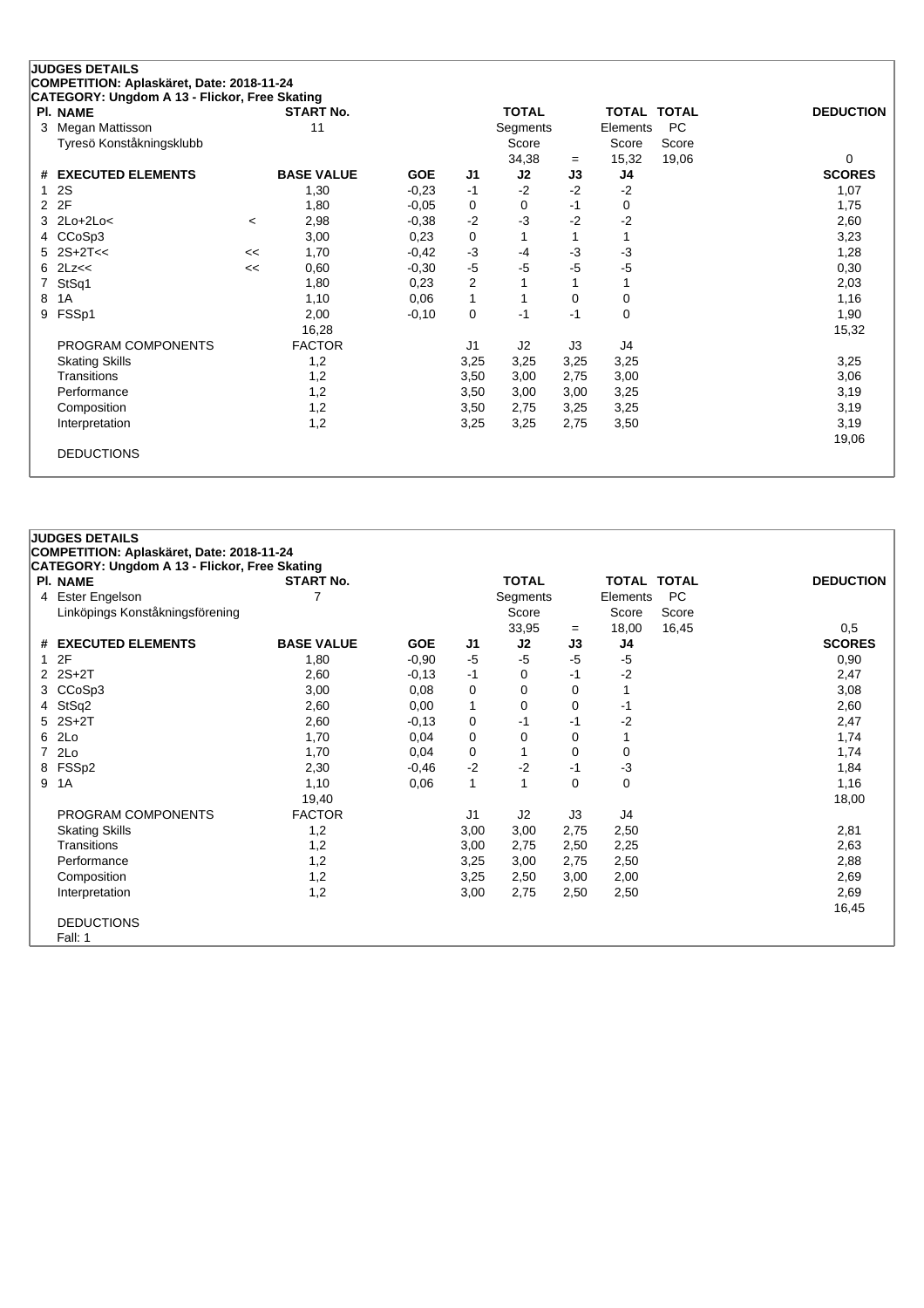# **JUDGES DETAILS COMPETITION: Aplaskäret, Date: 2018-11-24 CATEGORY: Ungdom A 13 - Flickor, Free Skating Pl. NAME START No. TOTAL TOTAL TOTAL DEDUCTION**

| 5 | Emilia Skatt<br>Borås Konståkningsklubb |        | 10                |            |              | Segments<br>Score |      | Elements<br>Score | PC<br>Score |               |
|---|-----------------------------------------|--------|-------------------|------------|--------------|-------------------|------|-------------------|-------------|---------------|
|   |                                         |        |                   |            |              | 33,11             | $=$  | 15,01             | 18,60       | 0,5           |
|   | # EXECUTED ELEMENTS                     |        | <b>BASE VALUE</b> | <b>GOE</b> | J1           | J2                | J3   | J4                |             | <b>SCORES</b> |
|   | $1$ $2Lo+2T$                            |        | 3,00              | $-0.85$    | $-5$         | $-5$              | $-5$ | $-5$              |             | 2,15          |
|   | 2 2 S                                   |        | 1,30              | $-0,07$    | 0            | $-1$              | -1   | 0                 |             | 1,23          |
|   | 3 StSq1                                 |        | 1,80              | 0,14       | 1            |                   |      | 0                 |             | 1,94          |
|   | 4 FCSSp3                                |        | 2,60              | $-0,26$    | -1           | 0                 | -1   | $-2$              |             | 2,34          |
|   | 5 2Lo+1A+SEQ                            |        | 2,24              | 0,09       | $\mathbf{1}$ | 0                 | 0    |                   |             | 2,33          |
|   | 6 2T                                    |        | 1,30              | $-0,16$    | $-1$         | $-2$              | $-1$ | -1                |             | 1,14          |
|   | 7 CoSp2V                                | $\vee$ | 1,50              | $-0,15$    | 0            | $-2$              |      | -3                |             | 1,35          |
|   | 8 2S                                    |        | 1,30              | 0,10       | 1            | 1                 | 0    | 1                 |             | 1,40          |
| 9 | 1A                                      |        | 1,10              | 0,03       | 0            | 0                 | 0    | 1                 |             | 1,13          |
|   |                                         |        | 16,14             |            |              |                   |      |                   |             | 15,01         |
|   | PROGRAM COMPONENTS                      |        | <b>FACTOR</b>     |            | J1           | J2                | J3   | J4                |             |               |
|   | <b>Skating Skills</b>                   |        | 1,2               |            | 3,25         | 3,50              | 3,00 | 3,00              |             | 3,19          |
|   | Transitions                             |        | 1,2               |            | 3,00         | 3,25              | 2,75 | 3,00              |             | 3,00          |
|   | Performance                             |        | 1,2               |            | 3,50         | 3,00              | 3,00 | 3,25              |             | 3,19          |
|   | Composition                             |        | 1,2               |            | 3,25         | 3,00              | 3,25 | 2,75              |             | 3,06          |
|   | Interpretation                          |        | 1,2               |            | 3,25         | 3,50              | 2,25 | 3,25              |             | 3,06          |
|   |                                         |        |                   |            |              |                   |      |                   |             | 18,60         |
|   | <b>DEDUCTIONS</b>                       |        |                   |            |              |                   |      |                   |             |               |
|   | Fall: 1                                 |        |                   |            |              |                   |      |                   |             |               |

| <b>JUDGES DETAILS</b><br>COMPETITION: Aplaskäret, Date: 2018-11-24 |                   |            |                          |              |      |             |           |                  |
|--------------------------------------------------------------------|-------------------|------------|--------------------------|--------------|------|-------------|-----------|------------------|
| CATEGORY: Ungdom A 13 - Flickor, Free Skating                      |                   |            |                          |              |      |             |           |                  |
| <b>PI. NAME</b>                                                    | <b>START No.</b>  |            |                          | <b>TOTAL</b> |      | TOTAL TOTAL |           | <b>DEDUCTION</b> |
| 6 Elsa Häger                                                       | 9                 |            |                          | Segments     |      | Elements    | <b>PC</b> |                  |
| Lidingös Allmänna Konståkningsklubb                                |                   |            |                          | Score        |      | Score       | Score     |                  |
|                                                                    |                   |            |                          | 32,07        | $=$  | 14,95       | 17,12     | 0                |
| # EXECUTED ELEMENTS                                                | <b>BASE VALUE</b> | <b>GOE</b> | J <sub>1</sub>           | J2           | J3   | J4          |           | <b>SCORES</b>    |
| 12Lo                                                               | 1,70              | 0,09       | 1                        |              | 0    | 0           |           | 1,79             |
| 2 FSSp2                                                            | 2,30              | $-0,29$    | $-1$                     | 0            | $-1$ | $-3$        |           | 2,01             |
| $3$ 1A+2T                                                          | 2,40              | $-0,13$    | -1                       | $-1$         | $-1$ | -1          |           | 2,27             |
| 4 StSq2                                                            | 2,60              | 0,00       | 0                        | 0            | 0    | 0           |           | 2,60             |
| 5 2F                                                               | 1,80              | $-0,09$    | 0                        | 0            | 0    | $-2$        |           | 1,71             |
| 6 2Lo                                                              | 1,70              | $-0,09$    | $-1$                     | 0            | $-1$ | 0           |           | 1,61             |
| 7 2S                                                               | 1,30              | 0,03       | $\mathbf{1}$             | 0            | 0    | 0           |           | 1,33             |
| 8 1A+1Lo                                                           | 1,60              | 0,03       | 0                        | 1            | 0    | 0           |           | 1,63             |
| 9 CCoSp                                                            | 0,00              | 0,00       | $\overline{\phantom{a}}$ | $- -$        | --   | --          |           | 0,00             |
|                                                                    | 15,40             |            |                          |              |      |             |           | 14,95            |
| PROGRAM COMPONENTS                                                 | <b>FACTOR</b>     |            | J <sub>1</sub>           | J2           | J3   | J4          |           |                  |
| <b>Skating Skills</b>                                              | 1,2               |            | 3,25                     | 3,25         | 2,50 | 2,75        |           | 2,94             |
| Transitions                                                        | 1,2               |            | 2,75                     | 3,00         | 2,50 | 2,50        |           | 2,69             |
| Performance                                                        | 1,2               |            | 3,00                     | 3,00         | 2,75 | 2,75        |           | 2,88             |
| Composition                                                        | 1,2               |            | 3,00                     | 3,00         | 3,00 | 2,75        |           | 2,94             |
| Interpretation                                                     | 1,2               |            | 2,75                     | 3,25         | 2,50 | 2,75        |           | 2,81             |
|                                                                    |                   |            |                          |              |      |             |           | 17,12            |
| <b>DEDUCTIONS</b>                                                  |                   |            |                          |              |      |             |           |                  |
|                                                                    |                   |            |                          |              |      |             |           |                  |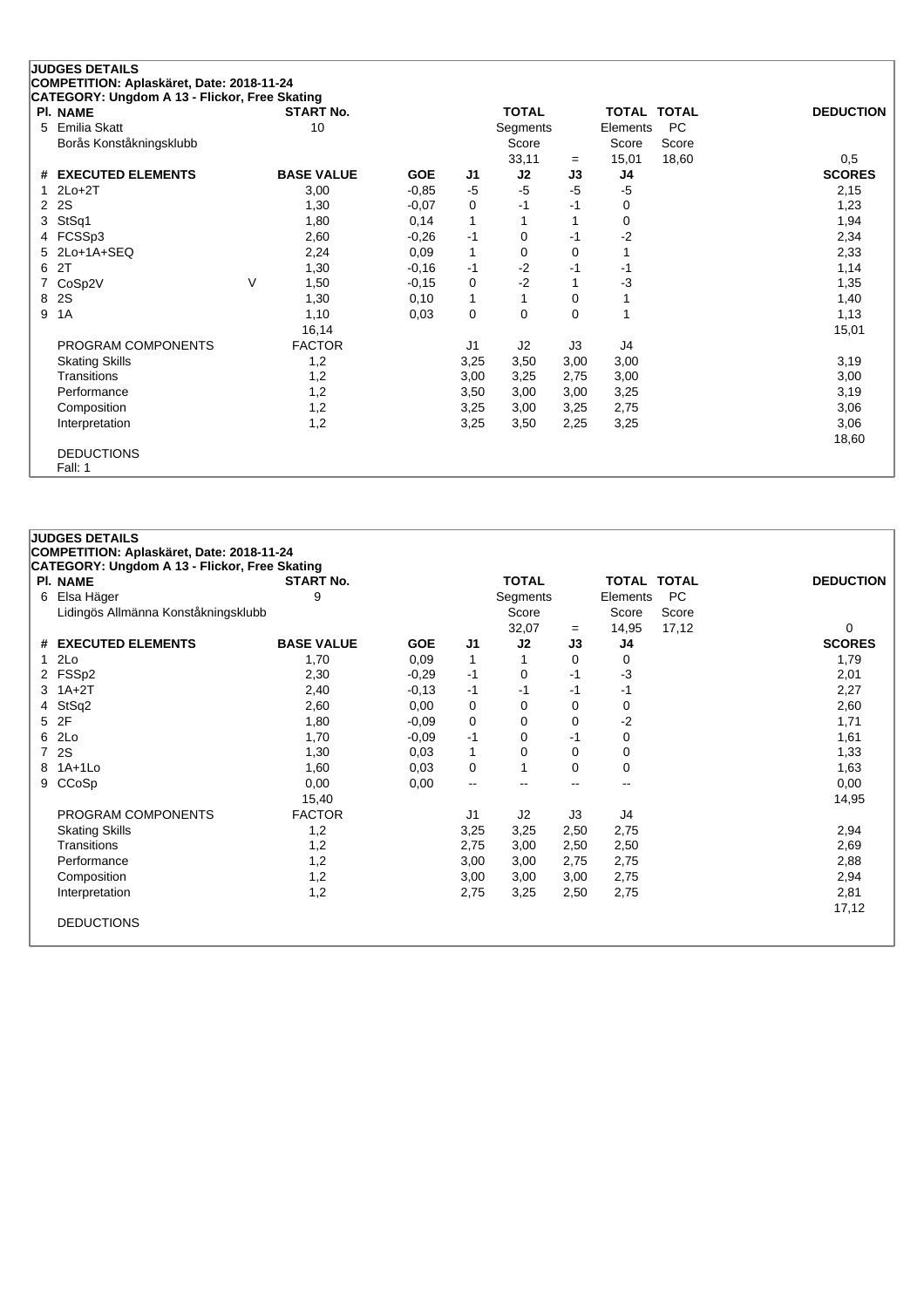| CATEGORY: Ungdom A 13 - Flickor, Free Skating |    |                   |            |                          |                          |      |          |                    |                  |
|-----------------------------------------------|----|-------------------|------------|--------------------------|--------------------------|------|----------|--------------------|------------------|
| <b>PI. NAME</b>                               |    | <b>START No.</b>  |            |                          | <b>TOTAL</b>             |      |          | <b>TOTAL TOTAL</b> | <b>DEDUCTION</b> |
| Hanna Larsson                                 |    | 8                 |            |                          | Segments                 |      | Elements | <b>PC</b>          |                  |
| Karlskrona ASK                                |    |                   |            |                          | Score                    |      | Score    | Score              |                  |
|                                               |    |                   |            |                          | 31,12                    | $=$  | 14,64    | 16,98              | 0,5              |
| # EXECUTED ELEMENTS                           |    | <b>BASE VALUE</b> | <b>GOE</b> | J1                       | J2                       | J3   | J4       |                    | <b>SCORES</b>    |
| 12Lo                                          |    | 1,70              | $-0.85$    | -5                       | -5                       | $-5$ | $-5$     |                    | 0,85             |
| 2 StSq2                                       |    | 2,60              | 0,13       | 0                        |                          |      | 0        |                    | 2,73             |
| 3 2F                                          |    | 1,80              | $-0,05$    | $-1$                     | 0                        | 0    | 0        |                    | 1,75             |
| 4 CCoSp4                                      |    | 3,50              | 0,26       | $\mathbf{1}$             | 0                        | 0    | 2        |                    | 3,76             |
| 5 2S+1T                                       |    | 1,70              | 0,00       | 0                        | 0                        | 0    | 0        |                    | 1,70             |
| 6 2Lo                                         |    | 1,70              | $-0.26$    | -1                       | $-2$                     | -1   | $-2$     |                    | 1,44             |
| $7.1A+2T<<$                                   | << | 1,50              | $-0.39$    | $-3$                     | -4                       | $-3$ | $-4$     |                    | 1,11             |
| 8 FSSp                                        |    | 0,00              | 0,00       | $\overline{\phantom{a}}$ | $\overline{\phantom{m}}$ | --   | --       |                    | 0,00             |
| 9 2S                                          |    | 1,30              | 0,00       | 0                        | $\mathbf 0$              | 0    | 0        |                    | 1,30             |
|                                               |    | 15,80             |            |                          |                          |      |          |                    | 14,64            |
| PROGRAM COMPONENTS                            |    | <b>FACTOR</b>     |            | J <sub>1</sub>           | J2                       | J3   | J4       |                    |                  |
| <b>Skating Skills</b>                         |    | 1,2               |            | 2,75                     | 3,00                     | 2,75 | 3,00     |                    | 2,88             |
| Transitions                                   |    | 1,2               |            | 2,75                     | 2,50                     | 2,50 | 2,75     |                    | 2,63             |
| Performance                                   |    | 1,2               |            | 3,00                     | 3,00                     | 2,75 | 3,00     |                    | 2,94             |
| Composition                                   |    | 1,2               |            | 3,25                     | 2,50                     | 3,00 | 2,75     |                    | 2,88             |
| Interpretation                                |    | 1,2               |            | 2,75                     | 3,25                     | 2,50 | 2,75     |                    | 2,81             |
|                                               |    |                   |            |                          |                          |      |          |                    | 16,98            |
| <b>DEDUCTIONS</b>                             |    |                   |            |                          |                          |      |          |                    |                  |
| Fall: 1                                       |    |                   |            |                          |                          |      |          |                    |                  |

|   | <b>JUDGES DETAILS</b>                         |         |                   |            |                |              |           |             |           |                    |
|---|-----------------------------------------------|---------|-------------------|------------|----------------|--------------|-----------|-------------|-----------|--------------------|
|   | COMPETITION: Aplaskäret, Date: 2018-11-24     |         |                   |            |                |              |           |             |           |                    |
|   | CATEGORY: Ungdom A 13 - Flickor, Free Skating |         |                   |            |                |              |           |             |           |                    |
|   | <b>PI. NAME</b>                               |         | <b>START No.</b>  |            |                | <b>TOTAL</b> |           | TOTAL TOTAL |           | <b>DEDUCTION</b>   |
| 8 | Elsa Lindgren                                 |         | 2                 |            |                | Segments     |           | Elements    | <b>PC</b> |                    |
|   | Linköpings Konståkningsförening               |         |                   |            |                | Score        |           | Score       | Score     |                    |
|   | # EXECUTED ELEMENTS                           |         | <b>BASE VALUE</b> | <b>GOE</b> | J <sub>1</sub> | 29,33<br>J2  | $=$<br>J3 | 13,50       | 15,83     | 0<br><b>SCORES</b> |
|   | 12F<                                          |         |                   |            | $-1$           | $-3$         | $-2$      | J4<br>$-2$  |           |                    |
|   | $2$ $2Lo$                                     | $\,<\,$ | 1,35<br>1,70      | $-0,27$    | 0              | 0            | $-1$      | 0           |           | 1,08               |
|   | 3 2S                                          |         |                   | $-0,04$    |                |              | $-1$      |             |           | 1,66               |
|   |                                               |         | 1,30              | 0,00       | 1              | 0            |           | 0           |           | 1,30               |
|   | 4 CCoSp2V                                     | $\vee$  | 1,88              | 0,19       | 1              | 1            |           |             |           | 2,07               |
|   | 5 1A+1Lo                                      |         | 1,60              | 0,00       | 0              | 0            | 0         | 0           |           | 1,60               |
|   | 6 1A+1Lo                                      |         | 1,60              | 0,00       | 0              | 0            | 0         | 0           |           | 1,60               |
|   | StSqB                                         |         | 1,50              | $-0.08$    | 0              | 0            | 0         | $-2$        |           | 1,42               |
|   | 8 FSSp1                                       |         | 2,00              | $-0,20$    | $-1$           | 0            | $\Omega$  | $-3$        |           | 1,80               |
|   | 9 2S                                          |         | 1,30              | $-0,33$    | $-3$           | $-2$         | $-3$      | $-2$        |           | 0,97               |
|   |                                               |         | 14,23             |            |                |              |           |             |           | 13,50              |
|   | PROGRAM COMPONENTS                            |         | <b>FACTOR</b>     |            | J1             | J2           | J3        | J4          |           |                    |
|   | <b>Skating Skills</b>                         |         | 1,2               |            | 3,00           | 2,75         | 3,00      | 2,50        |           | 2,81               |
|   | Transitions                                   |         | 1,2               |            | 2,75           | 2,50         | 2,50      | 1,75        |           | 2,38               |
|   | Performance                                   |         | 1,2               |            | 3,00           | 3,00         | 2,75      | 2,50        |           | 2,81               |
|   | Composition                                   |         | 1,2               |            | 3,00           | 2,50         | 3,00      | 1,75        |           | 2,56               |
|   | Interpretation                                |         | 1,2               |            | 2,75           | 2,75         | 2,75      | 2,25        |           | 2,63               |
|   |                                               |         |                   |            |                |              |           |             |           | 15,83              |
|   | <b>DEDUCTIONS</b>                             |         |                   |            |                |              |           |             |           |                    |
|   |                                               |         |                   |            |                |              |           |             |           |                    |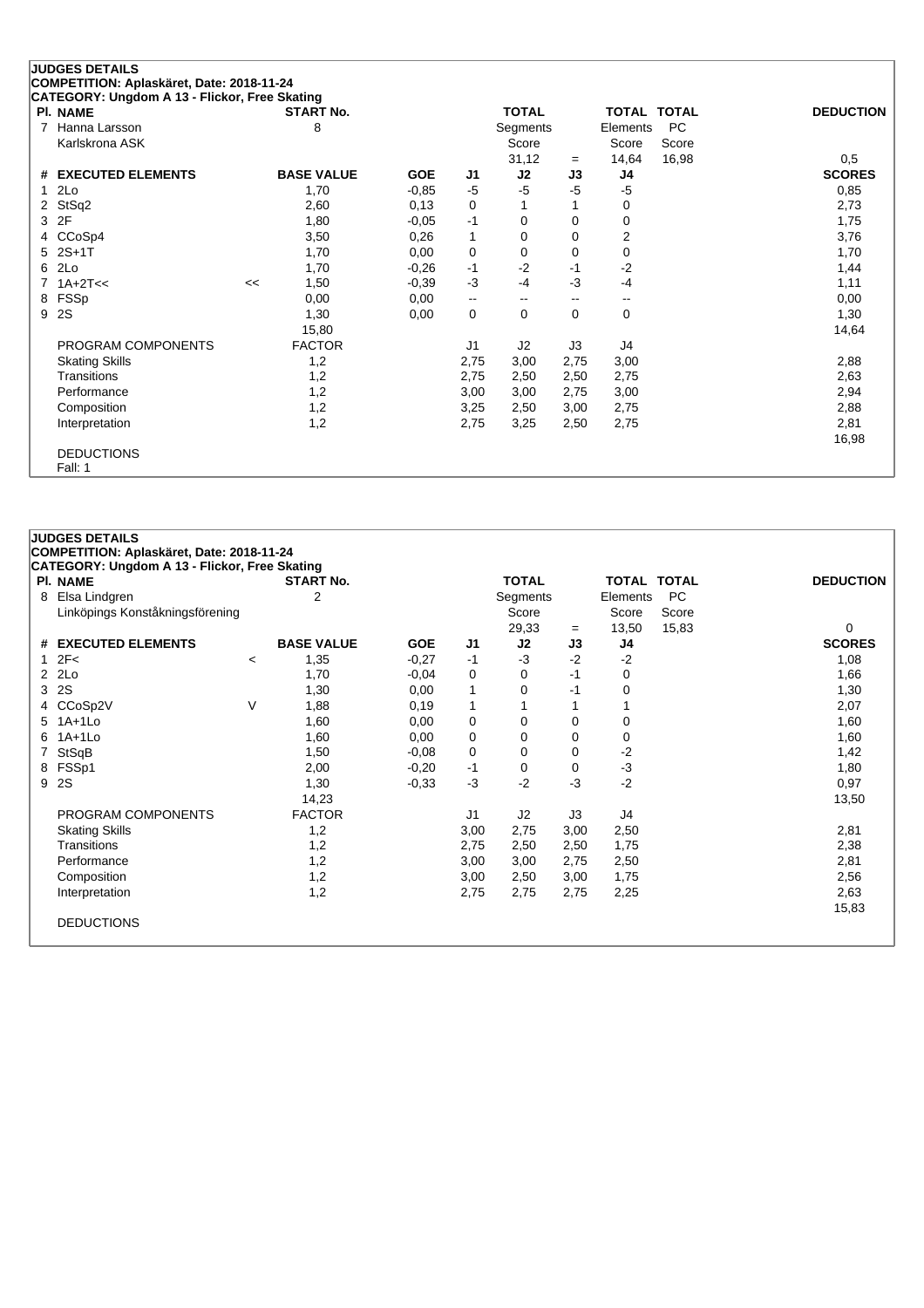|   | <b>PI. NAME</b>              |   | <b>START No.</b>  |            |                | <b>TOTAL</b> |      | <b>TOTAL TOTAL</b> |           | <b>DEDUCTION</b> |
|---|------------------------------|---|-------------------|------------|----------------|--------------|------|--------------------|-----------|------------------|
|   | 9 Anastasia-Elisabeth Tiberg |   | 4                 |            |                | Segments     |      | Elements           | <b>PC</b> |                  |
|   | IFK Täby Konståkningsklubb   |   |                   |            |                | Score        |      | Score              | Score     |                  |
|   |                              |   |                   |            |                | 27,46        | $=$  | 14,26              | 13,20     | 0                |
|   | # EXECUTED ELEMENTS          |   | <b>BASE VALUE</b> | <b>GOE</b> | J <sub>1</sub> | J2           | J3   | J4                 |           | <b>SCORES</b>    |
|   | 1 FCSp1                      |   | 1,90              | $-0,43$    | $-2$           | $-3$         | $-1$ | $-3$               |           | 1,47             |
|   | 2 2 S                        |   | 1,30              | $-0,13$    | $-1$           | $-1$         | -1   | -1                 |           | 1,17             |
|   | 3 2Lo                        |   | 1,70              | $-0,26$    | -1             | $-1$         | $-2$ | $-2$               |           | 1,44             |
|   | $4$ 2S+2T                    |   | 2,60              | $-0,23$    | -1             | $-2$         | $-2$ | $-2$               |           | 2,37             |
|   | 5 StSqB                      |   | 1,50              | $-0,19$    | 0              | $-1$         | $-1$ | $-3$               |           | 1,31             |
|   | $6$ 1A+2T                    |   | 2,40              | $-0,16$    | -1             | -1           | $-2$ | -1                 |           | 2,24             |
|   | 7 2Lo                        |   | 1,70              | $-0.04$    | -1             | 0            | 0    | 0                  |           | 1,66             |
| 8 | 1A                           |   | 1,10              | 0,00       | 0              | 0            | 0    | 0                  |           | 1,10             |
|   | 9 CCoSp2V                    | V | 1,88              | $-0,38$    | $-2$           | -3           | $-1$ | $-2$               |           | 1,50             |
|   |                              |   | 16,08             |            |                |              |      |                    |           | 14,26            |
|   | PROGRAM COMPONENTS           |   | <b>FACTOR</b>     |            | J <sub>1</sub> | J2           | J3   | J4                 |           |                  |
|   | <b>Skating Skills</b>        |   | 1,2               |            | 2,50           | 2,50         | 2,25 | 2,00               |           | 2,31             |
|   | <b>Transitions</b>           |   | 1,2               |            | 2,25           | 2,25         | 2,00 | 1,75               |           | 2,06             |
|   | Performance                  |   | 1,2               |            | 3,00           | 2,25         | 2,25 | 2,00               |           | 2,38             |
|   | Composition                  |   | 1,2               |            | 2,75           | 1,75         | 2,50 | 1,75               |           | 2,19             |
|   | Interpretation               |   | 1,2               |            | 2,50           | 2,00         | 2,00 | 1,75               |           | 2,06             |
|   |                              |   |                   |            |                |              |      |                    |           | 13,20            |
|   | <b>DEDUCTIONS</b>            |   |                   |            |                |              |      |                    |           |                  |

| <b>JUDGES DETAILS</b> |                                               |                                                                                                                                                                              |                   |            |                |              |      |                    |           |                  |
|-----------------------|-----------------------------------------------|------------------------------------------------------------------------------------------------------------------------------------------------------------------------------|-------------------|------------|----------------|--------------|------|--------------------|-----------|------------------|
|                       | COMPETITION: Aplaskäret, Date: 2018-11-24     |                                                                                                                                                                              |                   |            |                |              |      |                    |           |                  |
|                       | CATEGORY: Ungdom A 13 - Flickor, Free Skating |                                                                                                                                                                              |                   |            |                |              |      |                    |           |                  |
|                       | <b>PI. NAME</b>                               |                                                                                                                                                                              | <b>START No.</b>  |            |                | <b>TOTAL</b> |      | <b>TOTAL TOTAL</b> |           | <b>DEDUCTION</b> |
|                       | 10 Adeline Lindqvist                          |                                                                                                                                                                              | 6                 |            |                | Segments     |      | Elements           | <b>PC</b> |                  |
|                       | Borås Konståkningsklubb                       |                                                                                                                                                                              |                   |            |                | Score        |      | Score              | Score     |                  |
|                       |                                               |                                                                                                                                                                              |                   |            |                | 26,92        | $=$  | 11,36              | 16,06     | 0,5              |
|                       | # EXECUTED ELEMENTS                           |                                                                                                                                                                              | <b>BASE VALUE</b> | <b>GOE</b> | J1             | J2           | J3   | J4                 |           | <b>SCORES</b>    |
|                       | 2 <sub>LO</sub>                               |                                                                                                                                                                              | 1,70              | $-0,30$    | $-2$           | $-2$         | $-2$ | $-1$               |           | 1,40             |
|                       | $2$ $2F <$                                    | < </td <td>0,50</td> <td><math>-0,25</math></td> <td><math>-5</math></td> <td><math>-5</math></td> <td><math>-5</math></td> <td><math>-5</math></td> <td></td> <td>0,25</td> | 0,50              | $-0,25$    | $-5$           | $-5$         | $-5$ | $-5$               |           | 0,25             |
|                       | 3 FCSSp2V                                     | $\vee$                                                                                                                                                                       | 1,73              | $-0,39$    | $-3$           | $-2$         | $-1$ | -3                 |           | 1,34             |
|                       | 4 $2Lz+2T<$                                   | $\leq$                                                                                                                                                                       | 3,08              | $-0,89$    | $-4$           | $-5$         | $-4$ | -4                 |           | 2,19             |
|                       | 5 1A                                          |                                                                                                                                                                              | 1,10              | 0,08       | 0              | 1            |      |                    |           | 1,18             |
|                       | $6$ 2Lz e                                     | е                                                                                                                                                                            | 1,58              | $-0,79$    | $-5$           | $-5$         | $-5$ | -5                 |           | 0,79             |
|                       | 7 StSq1                                       |                                                                                                                                                                              | 1,80              | $-0,18$    | $-1$           | -1           | $-1$ | -1                 |           | 1,62             |
|                       | $8$ 2F+2T<<                                   | <<                                                                                                                                                                           | 2,20              | $-0,77$    | $-5$           | $-5$         | $-3$ | $-4$               |           | 1,43             |
|                       | 9 CCoSp1V                                     | $\vee$                                                                                                                                                                       | 1,50              | $-0,34$    | $-2$           | $-2$         | $-2$ | $-3$               |           | 1,16             |
|                       |                                               |                                                                                                                                                                              | 15,19             |            |                |              |      |                    |           | 11,36            |
|                       | PROGRAM COMPONENTS                            |                                                                                                                                                                              | <b>FACTOR</b>     |            | J <sub>1</sub> | J2           | J3   | J4                 |           |                  |
|                       | <b>Skating Skills</b>                         |                                                                                                                                                                              | 1,2               |            | 2,75           | 2,75         | 2,50 | 3,00               |           | 2,75             |
|                       | Transitions                                   |                                                                                                                                                                              | 1,2               |            | 2,50           | 2,50         | 2,25 | 2,75               |           | 2,50             |
|                       | Performance                                   |                                                                                                                                                                              | 1,2               |            | 3,00           | 2,25         | 2,50 | 2,75               |           | 2,63             |
|                       | Composition                                   |                                                                                                                                                                              | 1,2               |            | 2,75           | 2,50         | 2,75 | 3,25               |           | 2,81             |
|                       | Interpretation                                |                                                                                                                                                                              | 1,2               |            | 2,75           | 2,75         | 2,25 | 3,00               |           | 2,69             |
|                       |                                               |                                                                                                                                                                              |                   |            |                |              |      |                    |           | 16,06            |
|                       | <b>DEDUCTIONS</b>                             |                                                                                                                                                                              |                   |            |                |              |      |                    |           |                  |
|                       | Fall: 1                                       |                                                                                                                                                                              |                   |            |                |              |      |                    |           |                  |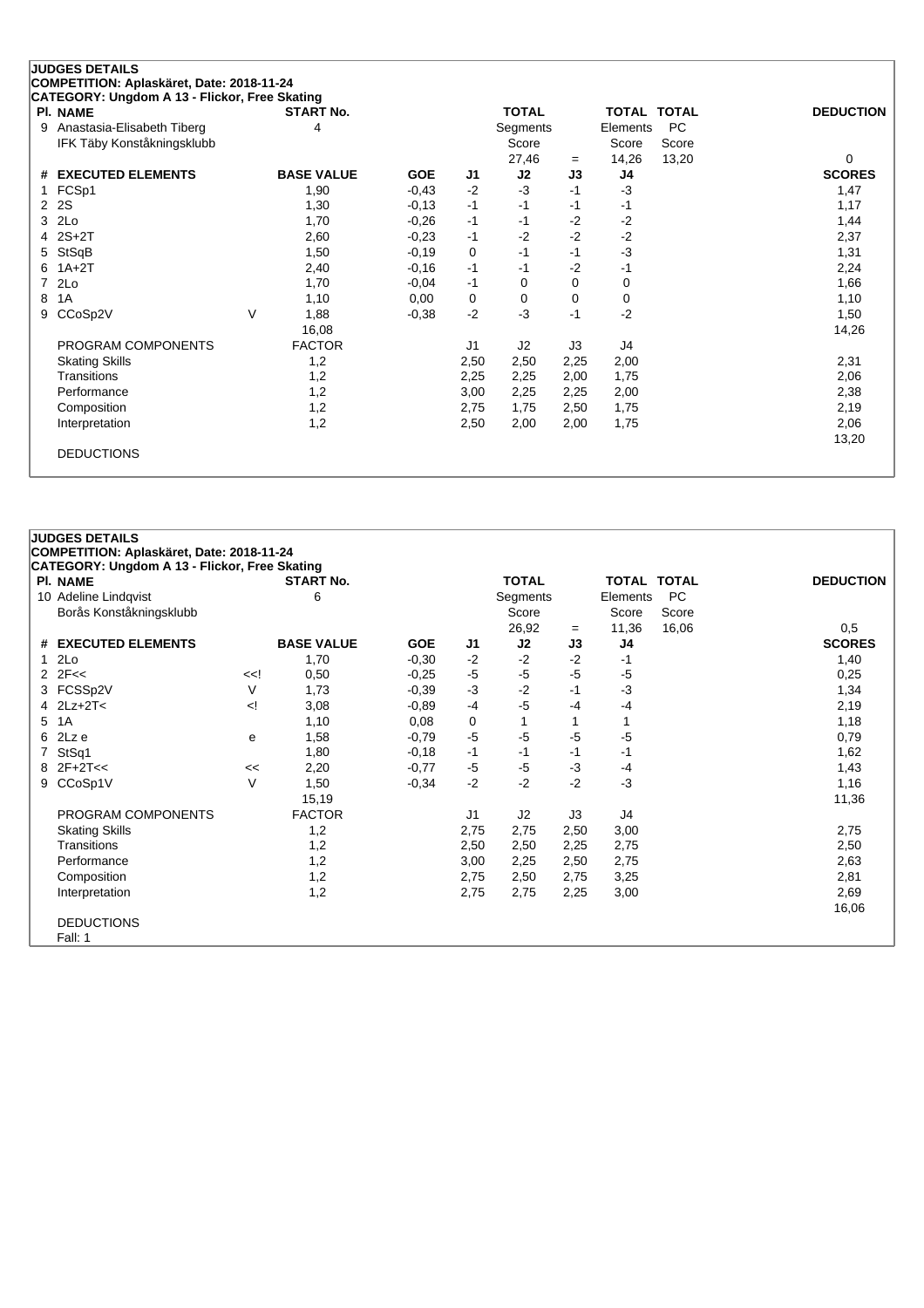| CATEGORY: Ungdom A 13 - Flickor, Free Skating |                                                                                                                                                                    |                   |            |                |              |      |                    |           |                  |
|-----------------------------------------------|--------------------------------------------------------------------------------------------------------------------------------------------------------------------|-------------------|------------|----------------|--------------|------|--------------------|-----------|------------------|
| <b>PI. NAME</b>                               |                                                                                                                                                                    | <b>START No.</b>  |            |                | <b>TOTAL</b> |      | <b>TOTAL TOTAL</b> |           | <b>DEDUCTION</b> |
| 11 Linnea Moldenes                            |                                                                                                                                                                    |                   |            |                | Segments     |      | Elements           | <b>PC</b> |                  |
| Boo Sportklubb                                |                                                                                                                                                                    |                   |            |                | Score        |      | Score              | Score     |                  |
|                                               |                                                                                                                                                                    |                   |            |                | 24,60        | $=$  | 11,82              | 14,28     | 1,5              |
| # EXECUTED ELEMENTS                           |                                                                                                                                                                    | <b>BASE VALUE</b> | <b>GOE</b> | J1             | J2           | J3   | J4                 |           | <b>SCORES</b>    |
| 1 1 A                                         |                                                                                                                                                                    | 1,10              | 0,00       | 0              | 0            | 0    | 0                  |           | 1,10             |
| $2$ $2F <$                                    | <<                                                                                                                                                                 | 0,50              | $-0.25$    | $-5$           | -5           | -5   | $-5$               |           | 0,25             |
| 3 FSSp2                                       |                                                                                                                                                                    | 2,30              | $-0,29$    | -1             | -1           | $-1$ | $-2$               |           | 2,01             |
| $4$ $2S+2T$                                   |                                                                                                                                                                    | 2,60              | $-0.65$    | $-5$           | -5           | $-5$ | $-5$               |           | 1,95             |
| $5$ 2Lo<<                                     | <<                                                                                                                                                                 | 0,50              | $-0,24$    | $-5$           | $-5$         | $-4$ | $-5$               |           | 0,26             |
| 6 StSq1                                       |                                                                                                                                                                    | 1,80              | $-0,23$    | $-1$           | $-1$         | $-1$ | $-2$               |           | 1,57             |
| $7$ 2F<< e                                    | < <e< td=""><td>0,38</td><td><math>-0,19</math></td><td><math>-5</math></td><td>-5</td><td><math>-5</math></td><td><math>-5</math></td><td></td><td>0,19</td></e<> | 0,38              | $-0,19$    | $-5$           | -5           | $-5$ | $-5$               |           | 0,19             |
| 8 1A+2T                                       |                                                                                                                                                                    | 2,40              | $-0,10$    | $-1$           | $-1$         | $-1$ | 0                  |           | 2,30             |
| 9 CCoSp2                                      |                                                                                                                                                                    | 2,50              | $-0,31$    | $-2$           | $-1$         | -1   | $-1$               |           | 2,19             |
|                                               |                                                                                                                                                                    | 14,08             |            |                |              |      |                    |           | 11,82            |
| PROGRAM COMPONENTS                            |                                                                                                                                                                    | <b>FACTOR</b>     |            | J <sub>1</sub> | J2           | J3   | J4                 |           |                  |
| <b>Skating Skills</b>                         |                                                                                                                                                                    | 1,2               |            | 2,75           | 2,50         | 2,50 | 2,50               |           | 2,56             |
| Transitions                                   |                                                                                                                                                                    | 1,2               |            | 2,75           | 2,25         | 2,25 | 2,25               |           | 2,38             |
| Performance                                   |                                                                                                                                                                    | 1,2               |            | 3,00           | 2,25         | 2,00 | 2,25               |           | 2,38             |
| Composition                                   |                                                                                                                                                                    | 1,2               |            | 3,00           | 2,00         | 2,50 | 2,25               |           | 2,44             |
| Interpretation                                |                                                                                                                                                                    | 1,2               |            | 2,75           | 1,50         | 2,00 | 2,25               |           | 2,13             |
|                                               |                                                                                                                                                                    |                   |            |                |              |      |                    |           | 14,28            |
| <b>DEDUCTIONS</b>                             |                                                                                                                                                                    |                   |            |                |              |      |                    |           |                  |
| Fall: 3                                       |                                                                                                                                                                    |                   |            |                |              |      |                    |           |                  |

|   | <b>JUDGES DETAILS</b>                         |                          |                   |            |      |              |      |             |           |                  |
|---|-----------------------------------------------|--------------------------|-------------------|------------|------|--------------|------|-------------|-----------|------------------|
|   | COMPETITION: Aplaskäret, Date: 2018-11-24     |                          |                   |            |      |              |      |             |           |                  |
|   | CATEGORY: Ungdom A 13 - Flickor, Free Skating |                          |                   |            |      |              |      |             |           |                  |
|   | PI. NAME                                      |                          | <b>START No.</b>  |            |      | <b>TOTAL</b> |      | TOTAL TOTAL |           | <b>DEDUCTION</b> |
|   | 12 Vendela Hjorth                             |                          | 3                 |            |      | Segments     |      | Elements    | <b>PC</b> |                  |
|   | Rosenlunds Konståkningsförening               |                          |                   |            |      | Score        |      | Score       | Score     |                  |
|   |                                               |                          |                   |            |      | 23,98        | $=$  | 10,07       | 14,91     |                  |
|   | # EXECUTED ELEMENTS                           |                          | <b>BASE VALUE</b> | <b>GOE</b> | J1   | J2           | J3   | J4          |           | <b>SCORES</b>    |
|   | 1 StSq1                                       |                          | 1,80              | $-0,27$    | -1   | $-1$         | $-1$ | $-3$        |           | 1,53             |
|   | 2 $2$ $2$ $2$ $-2$ $-2$ $-7$ $<$              | $\overline{\phantom{a}}$ | 2,68              | $-0,43$    | $-2$ | $-2$         | $-3$ | $-3$        |           | 2,25             |
|   | 3 1A                                          |                          | 1,10              | 0,06       | 0    | 1            | 0    |             |           | 1,16             |
|   | 4 2S                                          |                          | 1,30              | $-0,65$    | -5   | $-5$         | $-5$ | $-5$        |           | 0,65             |
|   | 5 FCSp1V                                      | V                        | 1,43              | $-0,25$    | $-3$ | $-1$         | $-1$ | $-2$        |           | 1,18             |
|   | $6$ 2Lo $<<$                                  | <<                       | 0,50              | $-0,23$    | $-5$ | $-5$         | $-3$ | $-5$        |           | 0,27             |
|   | 72S<                                          | $\overline{\phantom{a}}$ | 0,98              | $-0,49$    | $-5$ | $-5$         | $-5$ | $-5$        |           | 0,49             |
| 8 | $1A+1T$                                       |                          | 1,50              | $-0,14$    | $-1$ | $-1$         | $-2$ | $-1$        |           | 1,36             |
|   | 9 CCoSpBV                                     | $\vee$                   | 1,28              | $-0,10$    | $-1$ | $-1$         | $-1$ | $\Omega$    |           | 1,18             |
|   |                                               |                          | 12,57             |            |      |              |      |             |           | 10,07            |
|   | PROGRAM COMPONENTS                            |                          | <b>FACTOR</b>     |            | J1   | J2           | J3   | J4          |           |                  |
|   | <b>Skating Skills</b>                         |                          | 1,2               |            | 2,50 | 2,50         | 2,50 | 2,50        |           | 2,50             |
|   | Transitions                                   |                          | 1,2               |            | 2,50 | 2,25         | 2,25 | 2,25        |           | 2,31             |
|   | Performance                                   |                          | 1,2               |            | 2,75 | 2,50         | 2,50 | 2,50        |           | 2,56             |
|   | Composition                                   |                          | 1,2               |            | 2,75 | 2,25         | 2,75 | 2,50        |           | 2,56             |
|   | Interpretation                                |                          | 1,2               |            | 2,50 | 2,75         | 2,25 | 2,50        |           | 2,50             |
|   |                                               |                          |                   |            |      |              |      |             |           | 14,91            |
|   | <b>DEDUCTIONS</b>                             |                          |                   |            |      |              |      |             |           |                  |
|   | Fall: 2                                       |                          |                   |            |      |              |      |             |           |                  |